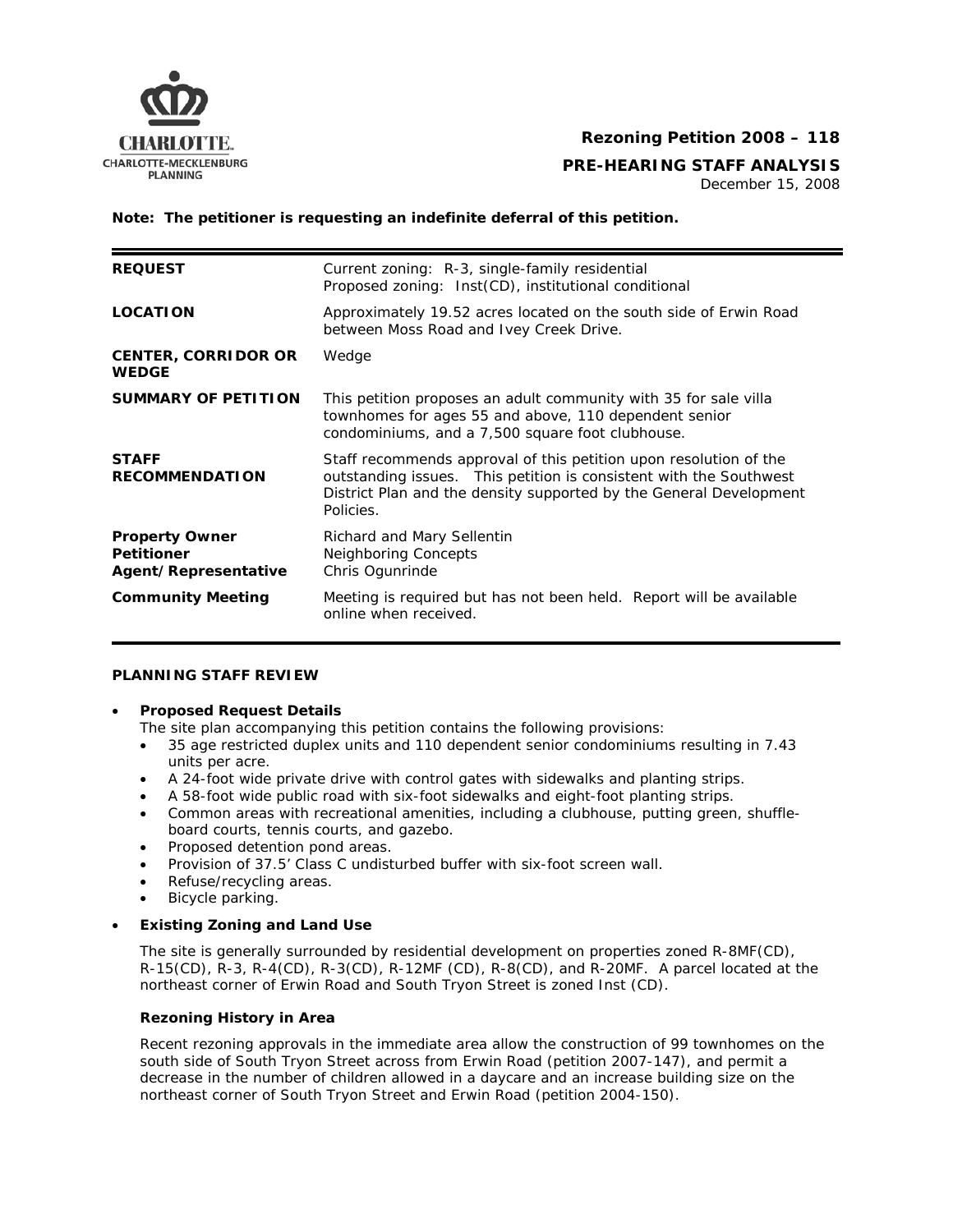#### **Public Plans and Policies**

The *Southwest District Plan* (1991) recommends single-family development at a density of up to 3 dwelling units per acre. However, the petition meets the *General Development Policies* (GDP) for the density requested, as illustrated in the table below.

| <b>Assessment Criteria</b>         | Density Category - >6 up to 8 dua |
|------------------------------------|-----------------------------------|
| Meeting with Staff                 | $1$ (Yes)                         |
| Sewer and Water Availability       | 2 (CMUD)                          |
| Land Use Accessibility             | 2 (Medium)                        |
| <b>Connectivity Analysis</b>       | 3 (Medium)                        |
| Road Network Evaluation            | $0$ (No)                          |
| Design Guidelines                  | 4 (Yes)                           |
| Other Opportunities or Constraints | ΝA                                |
| <b>Minimum Points Needed: 11</b>   | <b>Total Points: 12</b>           |

This petition is consistent with the *Southwest District Plan* and the density supported by the *General Development Policies*.

#### **PUBLIC INFRASTRUCTURE** (see full department reports online)

#### **Vehicle Trip Generation**

Current zoning: 560 trips per day. Proposed zoning: 570 trips per day.

**CDOT:** Requests improving vehicular access to this site via the appropriate design of proposed public and private streets, and the construction of left-turn lanes.

**Charlotte Fire Department:** No issues.

**Charlotte Police Department:** Requests that pedestrian scale lighting be installed in all pedestrian areas, and that lighting be considered for the alleyway.

**CATS:** No comments received.

**Connectivity:** Connectivity is proposed via the construction of a 24-foot private drive with control gates, a 58-foot public right-of-way with access to the project, and an internal sidewalk system with connections to the proposed road and Erwin Road.

**Schools:** No comments received.

#### **ENVIRONMENTALLY SENSITIVE SITE DESIGN** (see full department reports online)

#### **Storm Water Services:** No comments received.

**LUESA:** Indicated the site may require submission of an asbestos Notification of Demolition and Renovation due to possible demolition or relocation of an existing structure or renovation of a load-bearing wall in an existing structure. In addition, Mecklenburg County Solid Waste Services requests the petitioner submit a Solid Waste Management Plan prior to initiating land clearing, demolition and/or construction activities.

#### **Site Design:**

Facilitates the use of alternative modes of transportation by providing an internal pedestrian system that connects residential and amenity areas.